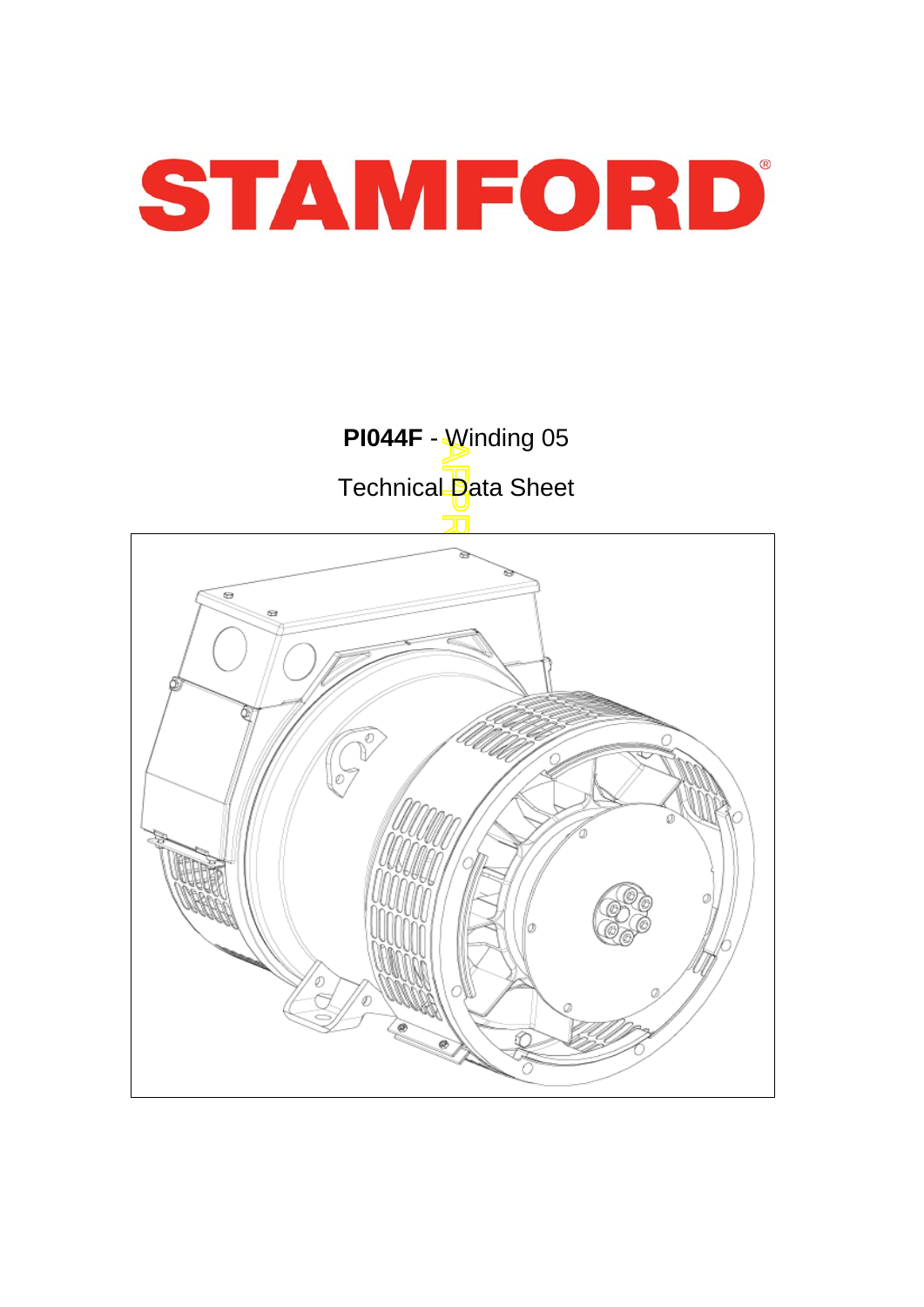

# **SPECIFICATIONS & OPTIONS**

## **STANDARDS**

Stamford industrial generators meet the requirements o f BS EN 60034 and the relevant section of other international standards such as BS5000, VDE 0530, NEMA MG1-32, IEC34, CSA C22.2-100, AS1359.

Other standards and certifications can be considered on request.

## **VOLTAGE REGULATOR**

#### **AS480 AVR fitted as STANDARD**

With this self-excited system the main stator provides power via the AVR to the exciter stator. The high efficiency semi-conductors of the AVR ensure positive build-up from initial low levels of residual voltage.

The exciter rotor output is fed to the main rotor through a three-phase full-wave bridge rectifier. The rectifier is protected by a surge suppressor against surges caused, for example, by short circuit or out-of-phase paralleling. The AS480 will support limited accessories, RFI suppession remote voltage trimmer and for the P1 range only a 'droop' Current Transformer (CT) to permit parallel operation with other ac generators.

The AVR is can be fitted to either side of the generator in its own housing in the non-drive end bracket.

## **Excitation Boost System (EBS) (OPTIONAL)**

The EBS is a single, self-contained unit, attached to the non-drive end of the generator.

The EBS unit consists of the Excitation Boost Controller (EBC) and an Excitation Boost Generator (EBG). Unde r fault conditions, or when the generator is subjected to a large impact load such as a motor starting, the generator voltage will drop. The EBC senses the drop in voltage and engages the output power of the EBG. This additional power feeds the generator's excitation system, supporting the load until breaker discrimination can remove the fault or enable the generator to pick up a motor and drive the voltage recovery.

### **WINDINGS & ELECTRICAL PERFORMANCE**

All generator stators are wound to 2/3 pitch. This eliminates triplen (3rd, 9th, 15th …) harmonics on the voltage waveform and is found to be the optimum design for trouble-free supply of non-linear loads. The 2/3 pitch design avoids excessive neutral currents sometimes seen with higher winding pitches, when in parallel with the mains. A fully connected damper winding reduces oscillations during paralleling. This winding, with the 2/3 pitch and carefully selected pole and tooth designs, ensures very low waveform distortion.

### **TERMINALS & TERMINAL BOX**

Dedicated Single Phase generators have 4 ends brought out to the terminals, which are mounted at the non-drive end of the generator. A sheet steel terminal box provides ample space for the customers' wiring and gland arrangements. Alternative terminal boxes are available fo r customers who want to fit additional components in the terminal box.

## **SHAFT & KEYS**

All generator rotors are dynamically balanced to better than BS6861:Part 1 Grade 2.5 for minimum vibration in operation. Two bearing generators are balanced with a half key.

## **INSULATION / IMPREGNATION**

The insulation system is class 'H'.

All wound components are impregnated with materials and processes designed specifically to provide the high build required for static windings and the high mechanical strength required for rotating components.

## **QUALITY ASSURANCE**

Generators are manufactured using production procedures having a quality assurance level to BS EN ISO 9001.

APPROVED DOCUMENT The stated voltage regulation may not be maintained in the presence of certain radio transmitted signals. Any change in performance will fall within the limits of Criteria B' of EN 61000-6-2:2001. At no time will the steady-state voltage regulation exceed 2%.

## **DE RATES**

All values tabulated on page 8 are subiect to the following reductions

5% when air inlet filters are fitted.

3% for every 500 metres by which the operating altitude exceeds 1000 metres above mean sea level.

3% for every 5°C by which the operational ambient temperature exceeds 40°C.

 Note: Requirement for operating in an ambient exceeding 60°C must be referred to the factory.

5% For reverse rotation

(Standard rotation CW when viewed from DE)

*NB Continuous development of our products entitles us to change specification details without notice, therefore they must not be regarded as binding.* 

*Front cover drawing typical of product range.*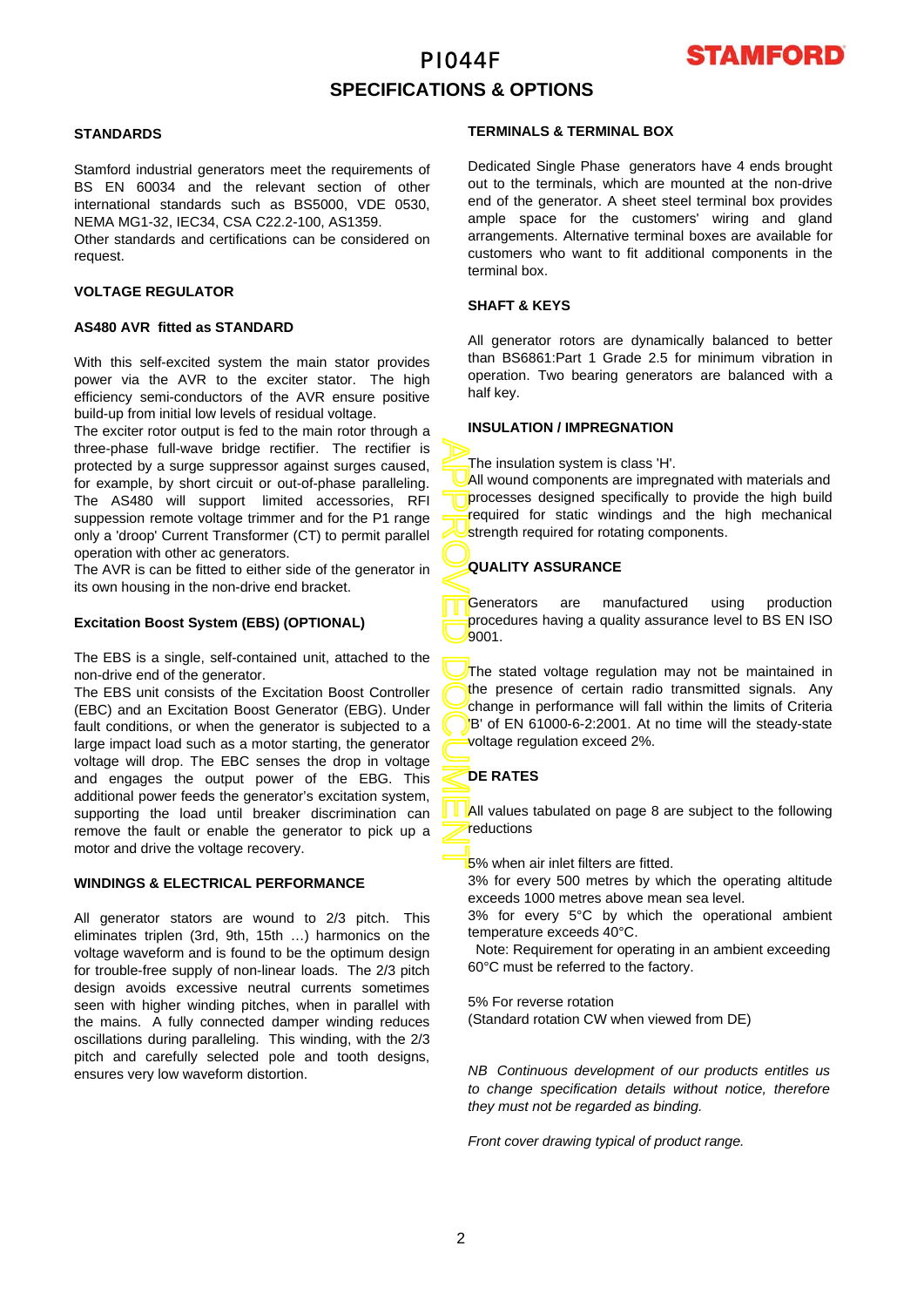

## **WINDING 05**

| <b>CONTROL SYSTEM</b>                   | STANDARD AS480 AVR (SELF EXCITED)                            |                                |                               |                                                                                      |                                        |         |                   |               |  |  |
|-----------------------------------------|--------------------------------------------------------------|--------------------------------|-------------------------------|--------------------------------------------------------------------------------------|----------------------------------------|---------|-------------------|---------------|--|--|
| <b>VOLTAGE REGULATION</b>               | ± 1.0%                                                       |                                |                               |                                                                                      |                                        |         |                   |               |  |  |
| SUSTAINED SHORT CIRCUIT                 | SELF EXCITED MACHINES DO NOT SUSTAIN A SHORT CIRCUIT CURRENT |                                |                               |                                                                                      |                                        |         |                   |               |  |  |
| <b>CONTROL SYSTEM</b>                   | AS480 AVR WITH OPTIONAL EXCITATION BOOST SYSTEM (EBS)        |                                |                               |                                                                                      |                                        |         |                   |               |  |  |
| SUSTAINED SHORT CIRCUIT                 |                                                              |                                |                               | REFER TO SHORT CIRCUIT DECREMENT CURVE (page 7)                                      |                                        |         |                   |               |  |  |
| <b>INSULATION SYSTEM</b>                |                                                              |                                |                               |                                                                                      | <b>CLASS H</b>                         |         |                   |               |  |  |
| PROTECTION                              |                                                              |                                |                               |                                                                                      | IP <sub>23</sub>                       |         |                   |               |  |  |
| RATED POWER FACTOR                      |                                                              | 0.8                            |                               |                                                                                      |                                        |         |                   |               |  |  |
| STATOR WINDING                          |                                                              |                                |                               |                                                                                      | SINGLE LAYER CONCENTRIC                |         |                   |               |  |  |
| WINDING PITCH                           |                                                              |                                |                               | <b>TWO THIRDS</b>                                                                    |                                        |         |                   |               |  |  |
| WINDING LEADS                           |                                                              |                                |                               |                                                                                      | $\overline{4}$                         |         |                   |               |  |  |
| STATOR WDG. RESISTANCE                  |                                                              |                                |                               | 0.493 Ohms AT 22°C SERIES CONNECTED                                                  |                                        |         |                   |               |  |  |
| ROTOR WDG. RESISTANCE                   |                                                              |                                |                               | $0.465$ Ohms at 22 $\degree$ C                                                       |                                        |         |                   |               |  |  |
| <b>EXCITER STATOR RESISTANCE</b>        |                                                              |                                |                               | 18.5 Ohms at 22°C                                                                    |                                        |         |                   |               |  |  |
| EXCITER ROTOR RESISTANCE                |                                                              |                                |                               | 0.228 Ohms PER PHASE AT 22°C                                                         |                                        |         |                   |               |  |  |
| <b>EBS STATOR RESISTANCE</b>            |                                                              |                                |                               | 12.9 Ohms at 22°C                                                                    |                                        |         |                   |               |  |  |
| R.F.I. SUPPRESSION                      |                                                              |                                |                               | BS EN 61000-6-2 & BS EN 61000-6-4, VDE 0875G, VDE 0875N. refer to factory for others |                                        |         |                   |               |  |  |
| <b>WAVEFORM DISTORTION</b>              |                                                              |                                |                               | NO LOAD $\leq 1.5\%$ NON-DISTORTING LINEAR LOAD < 5.0%                               |                                        |         |                   |               |  |  |
| <b>MAXIMUM OVERSPEED</b>                |                                                              |                                |                               |                                                                                      | 2250 Rev/Min                           |         |                   |               |  |  |
| <b>BEARING DRIVE END</b>                |                                                              |                                |                               |                                                                                      | BALL. 6309-2RS (ISO)                   |         |                   |               |  |  |
| BEARING NON-DRIVE END                   |                                                              |                                |                               |                                                                                      | BALL. 6306-2RS (ISO)                   |         |                   |               |  |  |
|                                         |                                                              |                                | 1 BEARING                     |                                                                                      |                                        |         | 2 BEARING         |               |  |  |
|                                         | WITH EBS                                                     |                                |                               | WITHOUT EBS                                                                          | WITH EBS<br>WITHOUT EBS                |         |                   |               |  |  |
| WEIGHT COMP. GENERATOR                  | 89 kg<br>87.3 kg<br>92 kg                                    |                                |                               |                                                                                      |                                        | 90.3 kg |                   |               |  |  |
| WEIGHT WOUND STATOR                     | 33 kg                                                        |                                |                               | 33 kg                                                                                | 33 kg                                  |         |                   | 33 kg         |  |  |
| WEIGHT WOUND ROTOR                      | 31.62 kg                                                     |                                |                               | 29.92 kg                                                                             | 32.62 kg                               |         |                   | 30.92 kg      |  |  |
| WR2 INERTIA                             | 0.1113 kgm <sup>2</sup>                                      |                                |                               | 0.1096 kgm <sup>2</sup>                                                              | $0.1114$ kgm <sup>2</sup>              |         |                   | 0.1097 $kgm2$ |  |  |
| SHIPPING WEIGHTS in a crate             | 106 kg                                                       | 104.3 kg<br>115 kg<br>113.3 kg |                               |                                                                                      |                                        |         |                   |               |  |  |
| PACKING CRATE SIZE                      |                                                              |                                | $71 \times 51 \times 67$ (cm) |                                                                                      |                                        |         | 71 x 51 x 67 (cm) |               |  |  |
| TELEPHONE INTERFERENCE                  |                                                              |                                | THF<2 $%$ L                   |                                                                                      |                                        |         | <b>TIF&lt;50</b>  |               |  |  |
| COOLING AIR                             |                                                              |                                |                               |                                                                                      | $0.110 \text{ m}^3/\text{sec}$ 233 cfm |         |                   |               |  |  |
| VOLTAGE SERIES                          | 220                                                          |                                |                               |                                                                                      | 230                                    |         |                   | 240           |  |  |
| VOLTAGE PARALLEL                        |                                                              | 110                            |                               |                                                                                      | 115                                    |         |                   | 120           |  |  |
| POWER FACTOR                            | 0.8                                                          |                                | 1.0                           | 0.8                                                                                  | 1.0                                    |         | 0.8               | 1.0           |  |  |
| kVA BASE RATING FOR REACTANCE<br>VALUES | 8.4                                                          |                                | 10.1                          | 8.4                                                                                  | 10.1                                   |         | 8.4               | 10.1          |  |  |
| Xd DIR. AXIS SYNCHRONOUS                | 1.87                                                         |                                | 2.25                          | 1.71                                                                                 | 2.06                                   |         | 1.57              | 1.89          |  |  |
| X'd DIR. AXIS TRANSIENT                 | 0.18                                                         |                                | 0.22                          | 0.16                                                                                 | 0.19                                   |         | 0.15              | 0.18          |  |  |
| X"d DIR. AXIS SUBTRANSIENT              | 0.12                                                         |                                | 0.14                          | 0.11                                                                                 | 0.13                                   |         | 0.10              | 0.12          |  |  |
| Xq QUAD. AXIS REACTANCE                 | 0.89                                                         |                                | 1.07                          | 0.82                                                                                 | 0.99                                   |         | 0.75              | 0.90          |  |  |
| X"g QUAD. AXIS SUBTRANSIENT             | 0.19                                                         |                                | 0.23                          | 0.17                                                                                 | 0.20                                   |         | 0.16              | 0.19          |  |  |
| XL LEAKAGE REACTANCE                    | 0.07                                                         |                                | 0.08                          | 0.07                                                                                 | 0.08                                   |         | 0.06              | 0.07          |  |  |
| X <sub>2</sub> NEGATIVE SEQUENCE        | 0.17                                                         |                                | 0.20                          | 0.15                                                                                 | 0.18                                   |         | 0.14              | 0.17          |  |  |
| X <sub>0</sub> ZERO SEQUENCE            | 0.08                                                         |                                | 0.10                          | 0.08                                                                                 | 0.10                                   |         | 0.07              | 0.08          |  |  |
| REACTANCES ARE SATURATED                |                                                              |                                |                               | VALUES ARE PER UNIT AT RATING AND VOLTAGE INDICATED                                  |                                        |         |                   |               |  |  |
| T'd TRANSIENT TIME CONST.               |                                                              |                                |                               |                                                                                      | 0.009 s                                |         |                   |               |  |  |
| T"d SUB-TRANSTIME CONST.                | 0.002 s                                                      |                                |                               |                                                                                      |                                        |         |                   |               |  |  |
| T'do O.C. FIELD TIME CONST.             | 0.2s                                                         |                                |                               |                                                                                      |                                        |         |                   |               |  |  |
| Ta ARMATURE TIME CONST.                 | 0.007 s                                                      |                                |                               |                                                                                      |                                        |         |                   |               |  |  |
| <b>SHORT CIRCUIT RATIO</b>              | 3<br>1/Xd                                                    |                                |                               |                                                                                      |                                        |         |                   |               |  |  |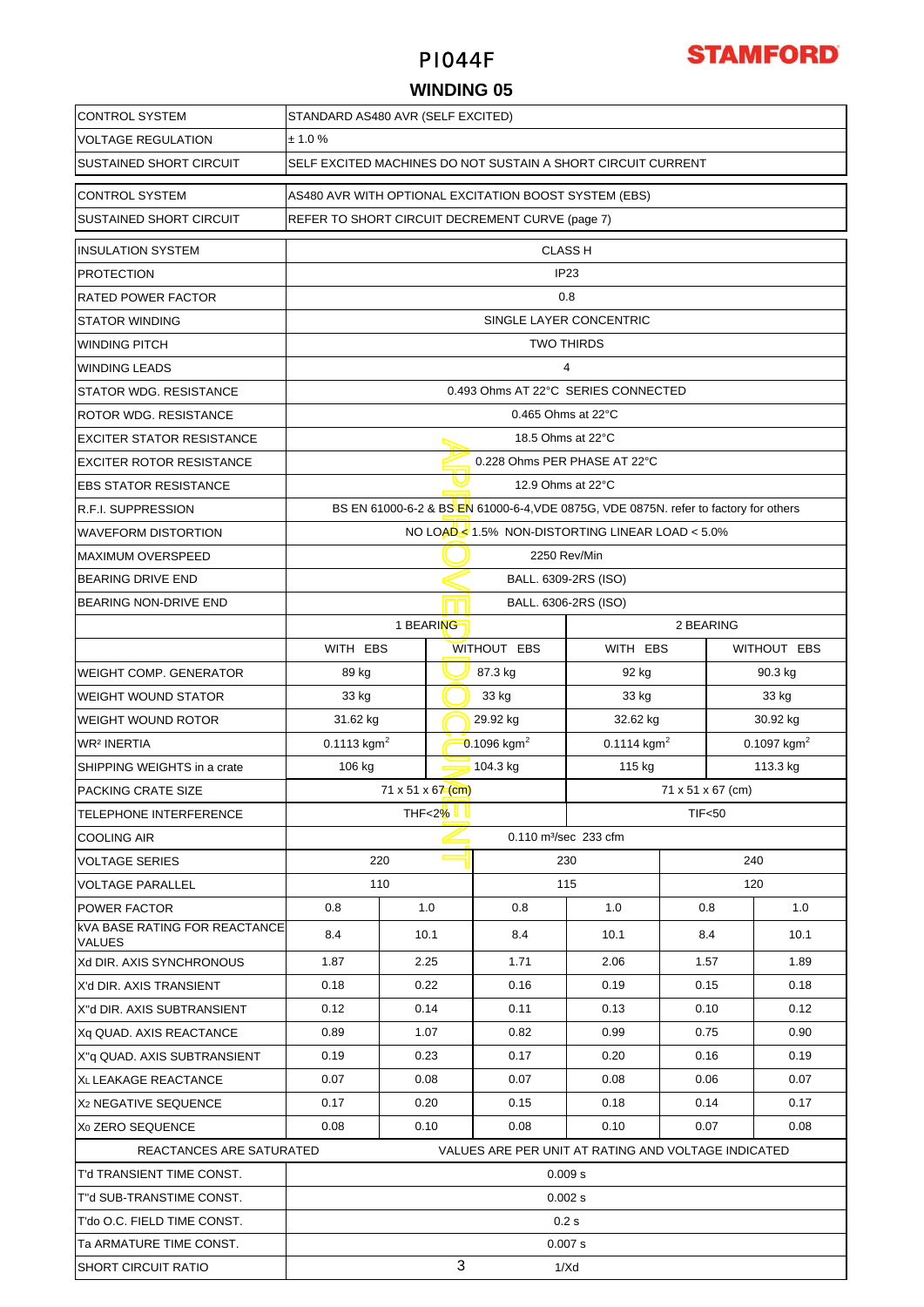

**Winding 05 / 0.8pf**







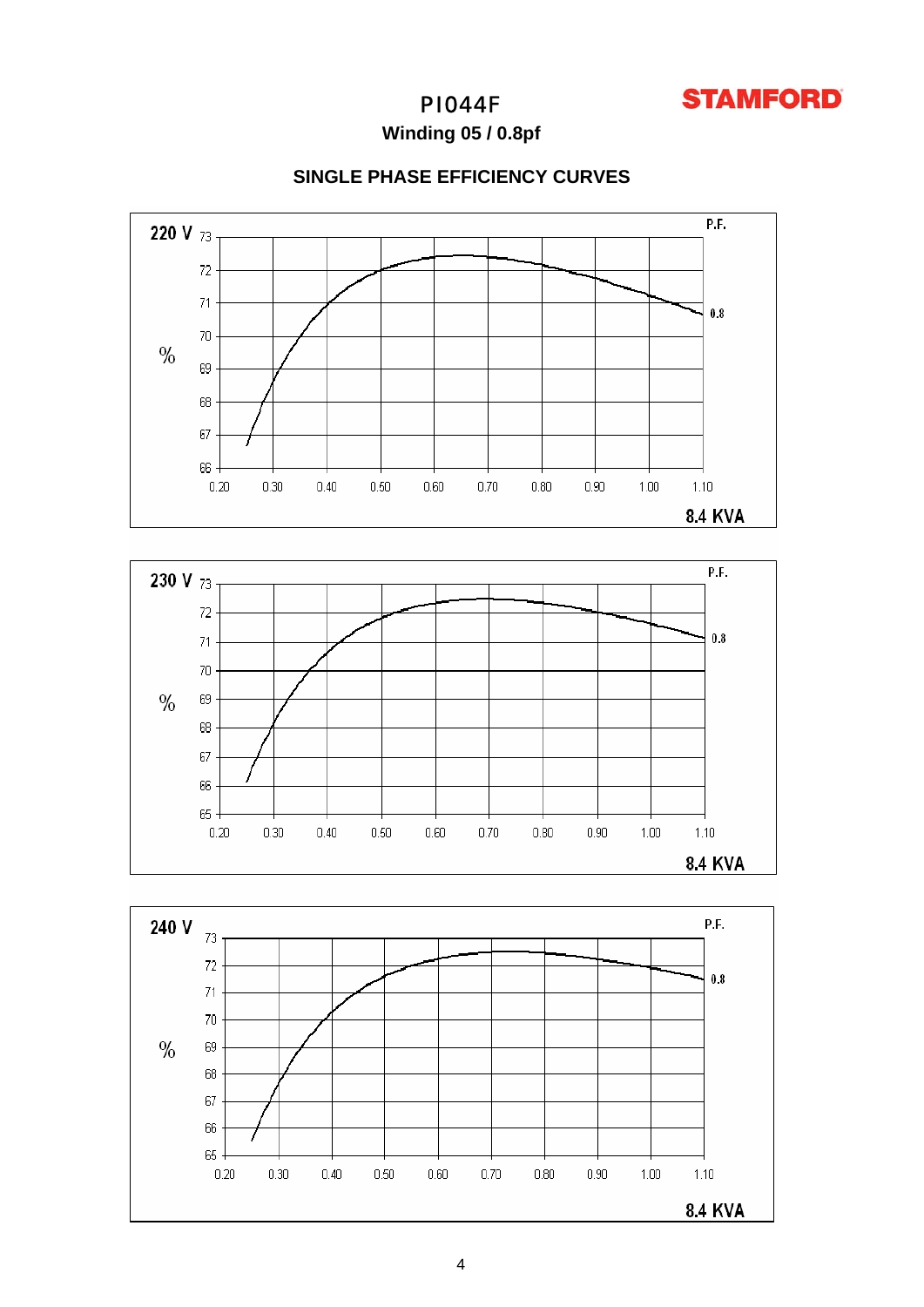

**Winding 05 / 1.0pf**







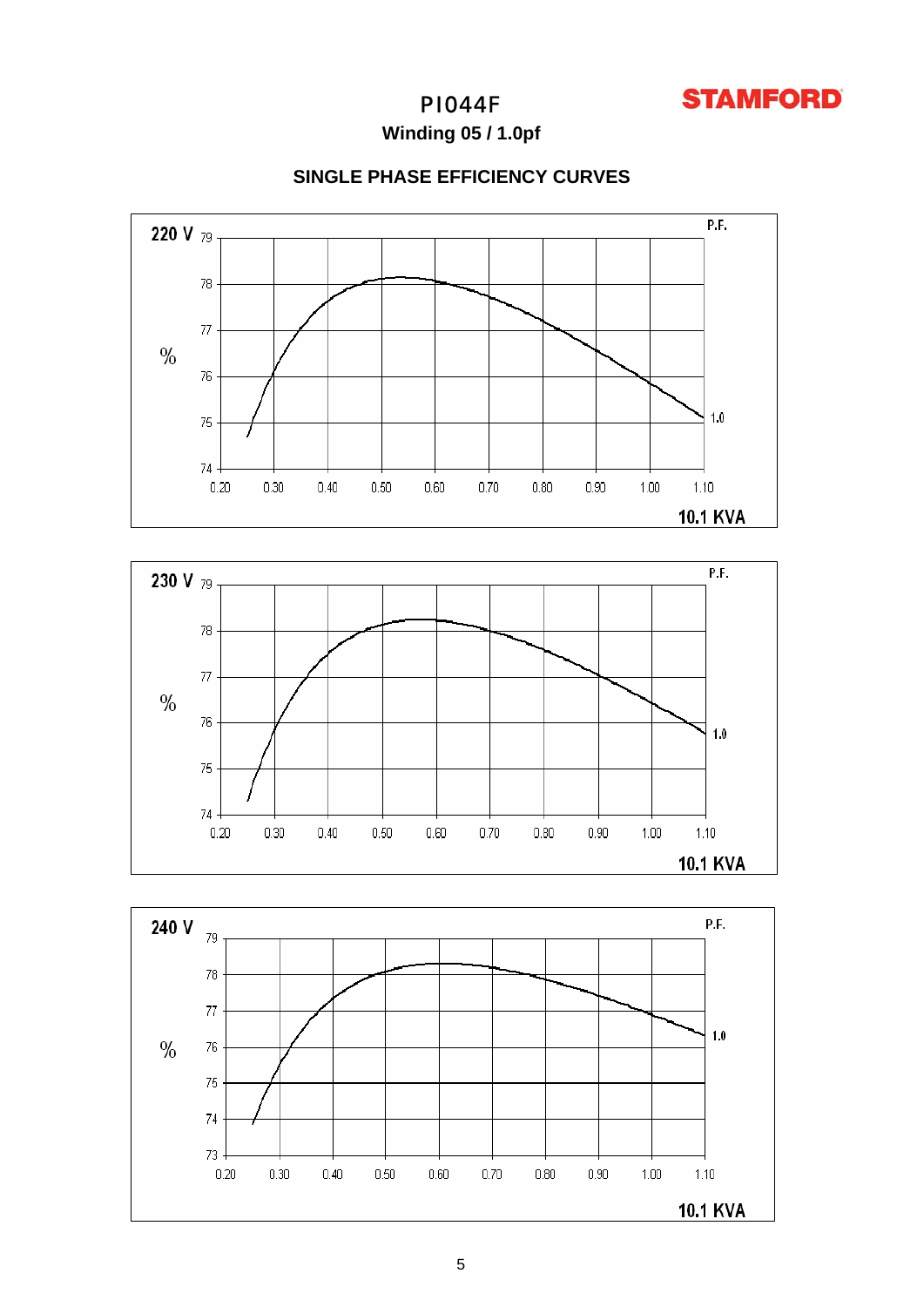

# **Winding 05 Locked Rotor Motor Startin g Curve**



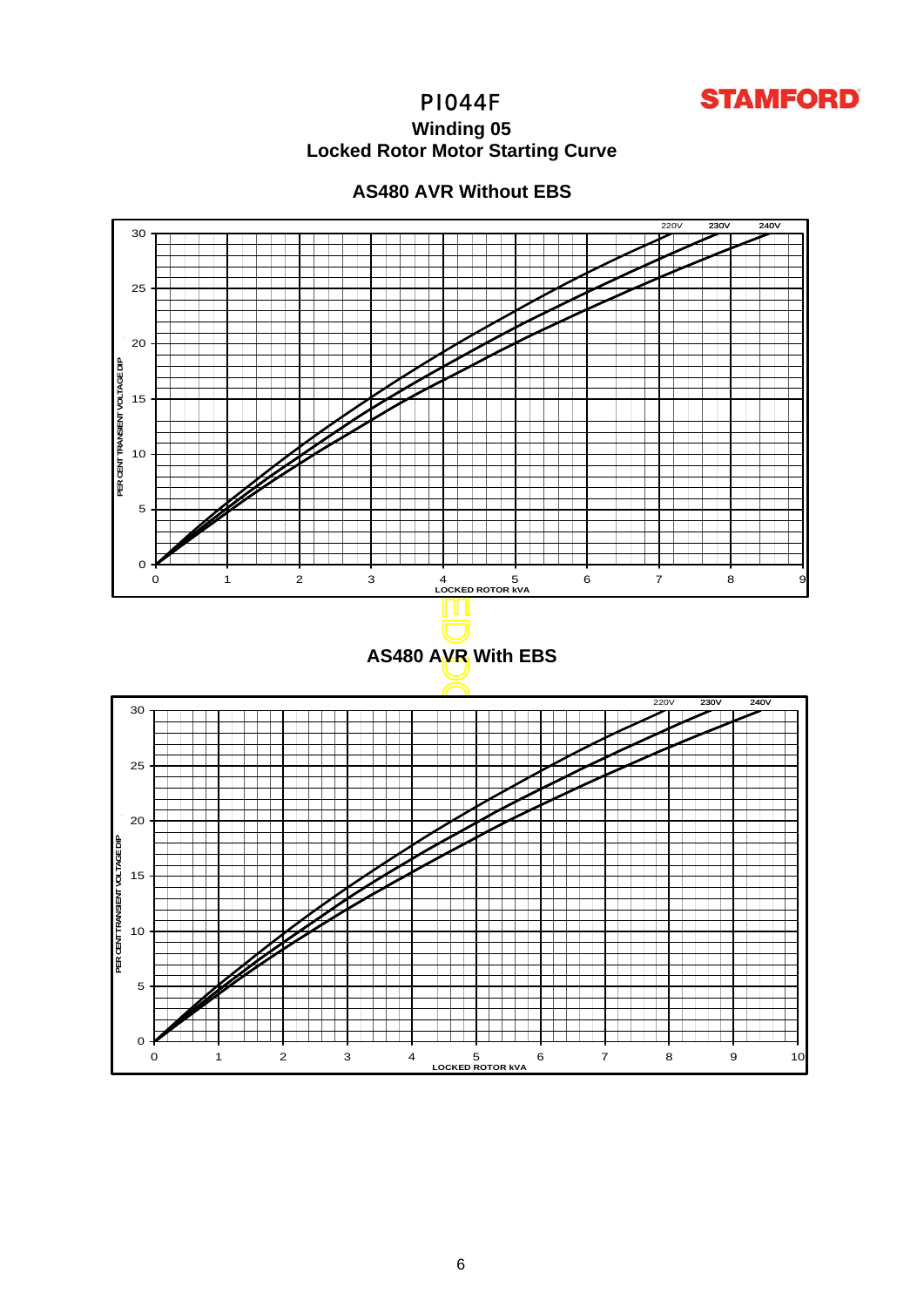

**Winding 05 Short Circuit Decrement Curve. No-load Excitation at Rated Speed Based on series connection. WITH EBS FITTED**



## Sustained Short Circuit = 153 Amps

### **Note**

The following multiplication factors should be used to adjust the values from curve between time 0.001 seconds and the minimum current point in respect of nominal operating voltage :

| Voltage     | Factor   |
|-------------|----------|
| <b>220V</b> | $X$ 1\00 |
| 230V        | $X$ 1005 |
| 240V        | $X$ 1.09 |
|             |          |

The sustained current value is constant irrespective of voltage level

7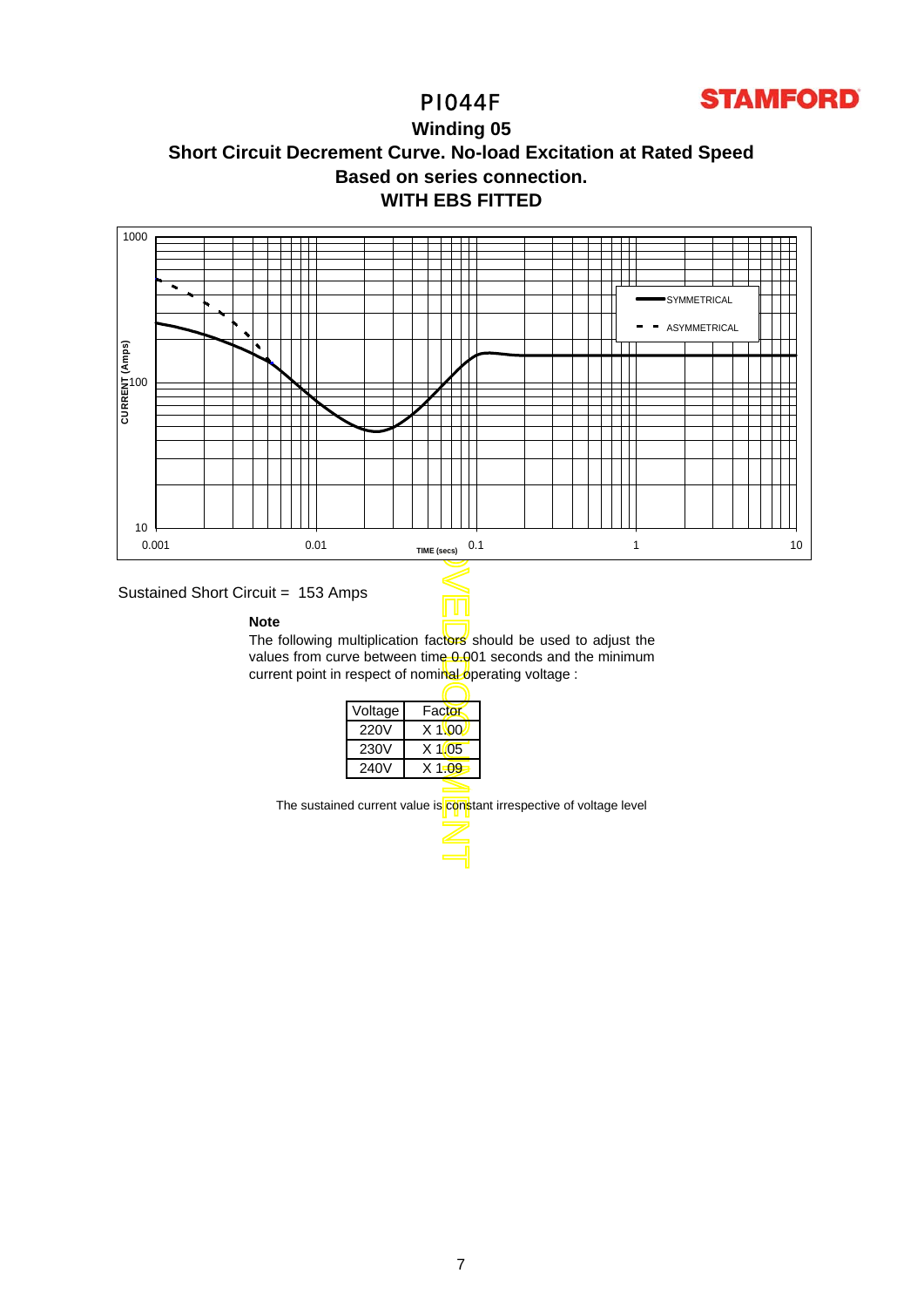# **STAMFORD**

# PI044F

# **Winding 05**

# **50**Hz **RATINGS**

|                   | Cont. F - 105/40°C |                   | Cont. H - 125/40°C |      |                   | Standby - 150/40°C |                   |      | Standby - 163/27°C |                   |      |      |
|-------------------|--------------------|-------------------|--------------------|------|-------------------|--------------------|-------------------|------|--------------------|-------------------|------|------|
| Class - Temp Rise |                    | 0.8 <sub>pf</sub> |                    |      | 0.8 <sub>pf</sub> |                    | 0.8 <sub>pf</sub> |      |                    | 0.8 <sub>pf</sub> |      |      |
| Series (V)        | 220                | 230               | 240                | 220  | 230               | 240                | 220               | 230  | 240                | 220               | 230  | 240  |
| Parallel (V)      | 110                | 115               | 120                | 110  | 115               | 120                | 110               | 115  | 120                | 110               | 115  | 120  |
| kVA               | 7.6                | 7.6               | 7.6                | 8.4  | 8.4               | 8.4                | 9.0               | 9.0  | 9.0                | 9.2               | 9.2  | 9.2  |
| kW                | 6.1                | 6.1               | 6.1                | 6.7  | 6.7               | 6.7                | 7.2               | 7.2  | 7.2                | 7.4               | 7.4  | 7.4  |
| Efficiency (%)    | 71.7               | 72.0              | 72.2               | 71.2 | 71.6              | 71.9               | 70.8              | 71.3 | 71.6               | 70.7              | 71.2 | 71.5 |
| kW Input          | 8.5                | 8.5               | 8.4                | 9.4  | 9.4               | 9.3                | 10.2              | 10.1 | 10.1               | 10.5              | 10.4 | 10.3 |

|                                                                      | Cont. F - 105/40°C                  |      | Cont. H - 25/40°C |                   | Standby - 150/40°C |      |                   | Standby - 163/27°C |                |                   |      |            |
|----------------------------------------------------------------------|-------------------------------------|------|-------------------|-------------------|--------------------|------|-------------------|--------------------|----------------|-------------------|------|------------|
| Class - Temp Rise                                                    | 1.0 <sub>pf</sub>                   |      |                   | 1.0 <sub>pf</sub> |                    |      | 1.0 <sub>pf</sub> |                    |                | 1.0 <sub>pf</sub> |      |            |
| Series (V)                                                           | 220                                 | 230  | 240               | 220               | 230                | 240  | 220               | 230                | 240            | 220               | 230  | 240        |
| Parallel (V)                                                         | 110                                 | 115  | 120               | 110               | 115                | 120  | 110               | 115                | 120            | 110               | 115  | 120        |
| <b>kVA</b>                                                           | 9.1                                 | 9.1  | 9.1               | 10.1              | 10 <sub>1</sub>    | 10.1 | 10.8              | 10.8               | 10.8           | 11.0              | 11.0 | 11.0       |
| kW                                                                   | 9.1                                 | 9.1  | 9.1               | 10.1              | 101                | 10.1 | 10.8              | 10.8               | 10.8           | 11.0              | 11.0 | 11.0       |
| Efficiency (%)                                                       | 76.6                                | 77.0 | 77.4              | 75.9              | 76.4               | 76.9 | 75.3              | 76.0               | 76.5           | 75.2              | 75.8 | 76.4       |
| kW Input                                                             | 11.9                                | 11.8 | 11.8              | 13.3              | 13.2               | 13.1 | 14.3              | 14.2               | 14.1           | 14.6              | 14.5 | 14.4       |
|                                                                      |                                     |      |                   |                   |                    |      |                   |                    |                |                   |      |            |
|                                                                      | <b>DIMENSIONS</b>                   |      |                   |                   |                    |      |                   |                    |                |                   |      |            |
|                                                                      |                                     |      |                   |                   |                    |      |                   |                    |                |                   |      |            |
| 181 (MAX) WHEN<br>FITTED WITH 'EBS'                                  | 576 (MAX) WHEN<br>FITTED WITH 'EBS' |      |                   |                   |                    |      |                   |                    |                |                   |      |            |
| - 494 (MAX) OVERALL<br>$\rightarrow$ 399 (MAX) OVERALL $\rightarrow$ |                                     |      |                   |                   |                    |      |                   |                    |                |                   |      |            |
| 374,5<br># 4 N #<br>— 116 <del>—</del> 1                             |                                     |      |                   |                   |                    |      |                   |                    |                |                   |      |            |
|                                                                      |                                     |      |                   |                   |                    |      |                   | 65.                |                |                   |      |            |
|                                                                      | <b>MANTH</b>                        |      |                   |                   |                    |      |                   |                    | nuuri<br>Maaal |                   |      | $-642,018$ |



| COUPLING DISC |         |  | <b>I-BRG ADAPTORS</b> |            |  |  |
|---------------|---------|--|-----------------------|------------|--|--|
| SAF.          | " A N " |  | SAF.                  | $H \cap H$ |  |  |
| 65            | 30.2    |  |                       | 361        |  |  |
|               | 30.2    |  |                       | 405        |  |  |
|               |         |  |                       | 45.        |  |  |
|               | 53.8    |  |                       | 489        |  |  |
|               | 396     |  |                       |            |  |  |

|  | $-254$ CRS $\cdot$ | 220<br>160 |
|--|--------------------|------------|
|  | 200                |            |

8-HOLES SPACED AS 12<br>8-HOLES SPACED AS 12



|     | 2-BRG ADAP <b>T</b> ORS |
|-----|-------------------------|
| SAF | "F"                     |
|     | 359                     |
|     | 406                     |
|     | 455                     |
|     | 493                     |